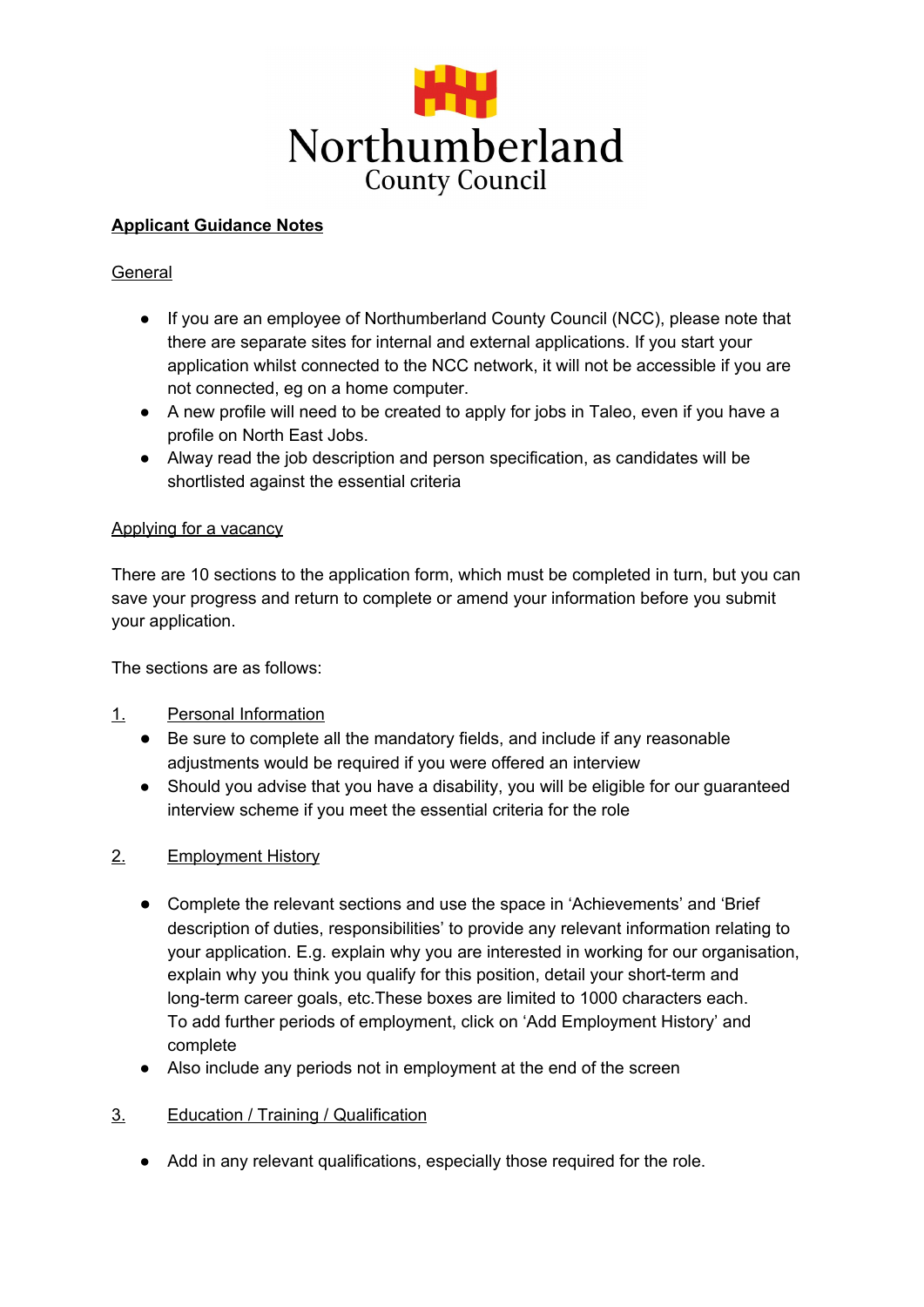- If the type of course or qualification is not listed, please select 'Other' and add details in the achievement's box
- Add any further qualifications by clicking on Add Education / Training / Qualification at the bottom of the screen

# 4. Courses / Training / Certifications

● Update this screen with any relevant training or courses you have undertaken

# 5. References

- Add your referee details to this screen. A minimum of 2 is required and one must be your current or most recent employer. The previous 3 years must be covered by these referees, including time spent in work or education. Character references must be supplied to cover any periods out of work/education. For any employer reference, the individual referee must be authorised to issue a reference on behalf of the organisation and a company email address should be provided for this purppose.
- For posts that work with children or vulnerable adults it is our policy that references will be sought on all shortlisted candidates before interview. Please therefore note that requests not to contact the referee prior to interview will be overruled where safeguarding rules apply.

# 6. Supporting Information

- This section should contain any relevant information that you have not been able to cover in your employment history and outline your suitability to do the role
- Refer to the job description and person specification and be sure to reference the essential criteria and demonstrate how you are able to meet the relevant points
- This section has a 4000 character limit. Creating a draft document first, will allow you to monitor your character count before submitting your application.

# 7. Employee Equality Monitoring

- Answering these questions is mandatory and please select the answer that best represents you. There is an option to 'prefer not to say' to all questions.
- Sharing your equality data is beneficial for a number of reasons. It allows us to build a fuller picture of our candidate profile to highlight areas of underrepresentation. It helps us to devise informed Equality Impact Assessments to understand how proposed policies and initiatives may affect different staff groups. It also aids the Council to fulfil its legal requirements under the Equality Act 2010 and the Public Sector Equality Duty.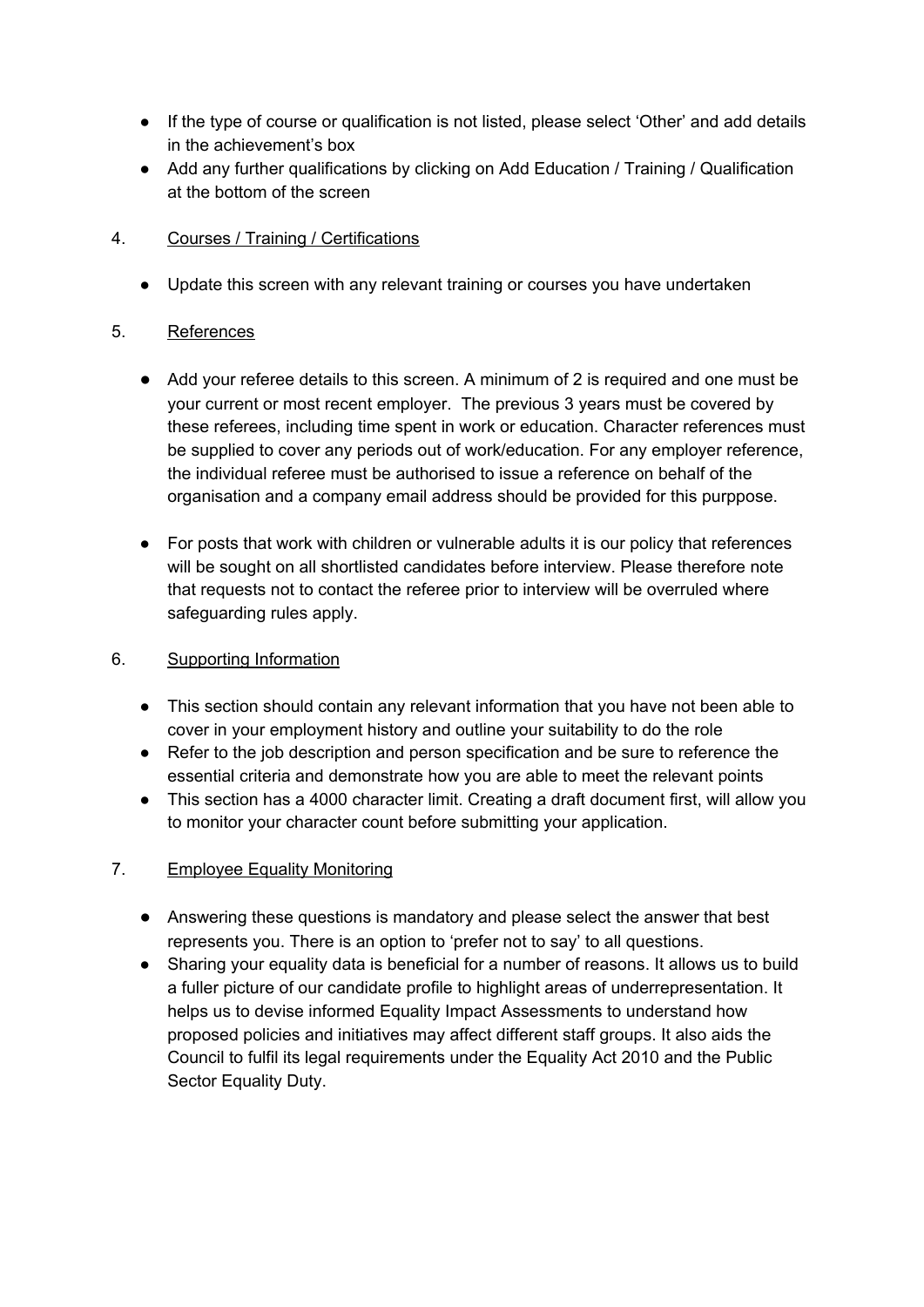### 8. eSignature

● Please add your name as an eSignature

# 9. Review and Submit

● This is your opportunity to ensure that all fields have been completed as required and that you have added all relevant information in support of your application

## Recruitment Process

- Once the vacancy has closed, the panel will meet to shortlist all submitted applications
- If you have not been successful at this stage, you will receive an email to advise. Due to the high volume of applications we receive, feedback will not be given at this stage.
- Applicants that have been successful will receive an email to select an interview time slot, and this will also contain the location of the interview and any other relevant information, eg, if a presentation or test is required.
- Post interview, a member of the interview panel will contact you directly to confirm if you have been successful, and if so, a verbal offer of employment will be made
- The Recruitment team will follow this up with a conditional offer in writing, and start your pre-employment checks, which include: References Health Clearance Proof of right to work in the UK DBS Clearance (if applicable) Proof of Identity Qualifications verification
- Once all clearances are in place, a start date will be confirmed and followed up with a final offer
- The final offer letter will also confirm your attendance on the Northumberland County Council Induction and details on how to access your 'Learning Together' account to read and sign the Code of Conduct and complete some selected mandatory learning

## **Privacy**

Northumberland County Council takes data privacy very seriously. For full details on how we use your recruitment data, please click here.